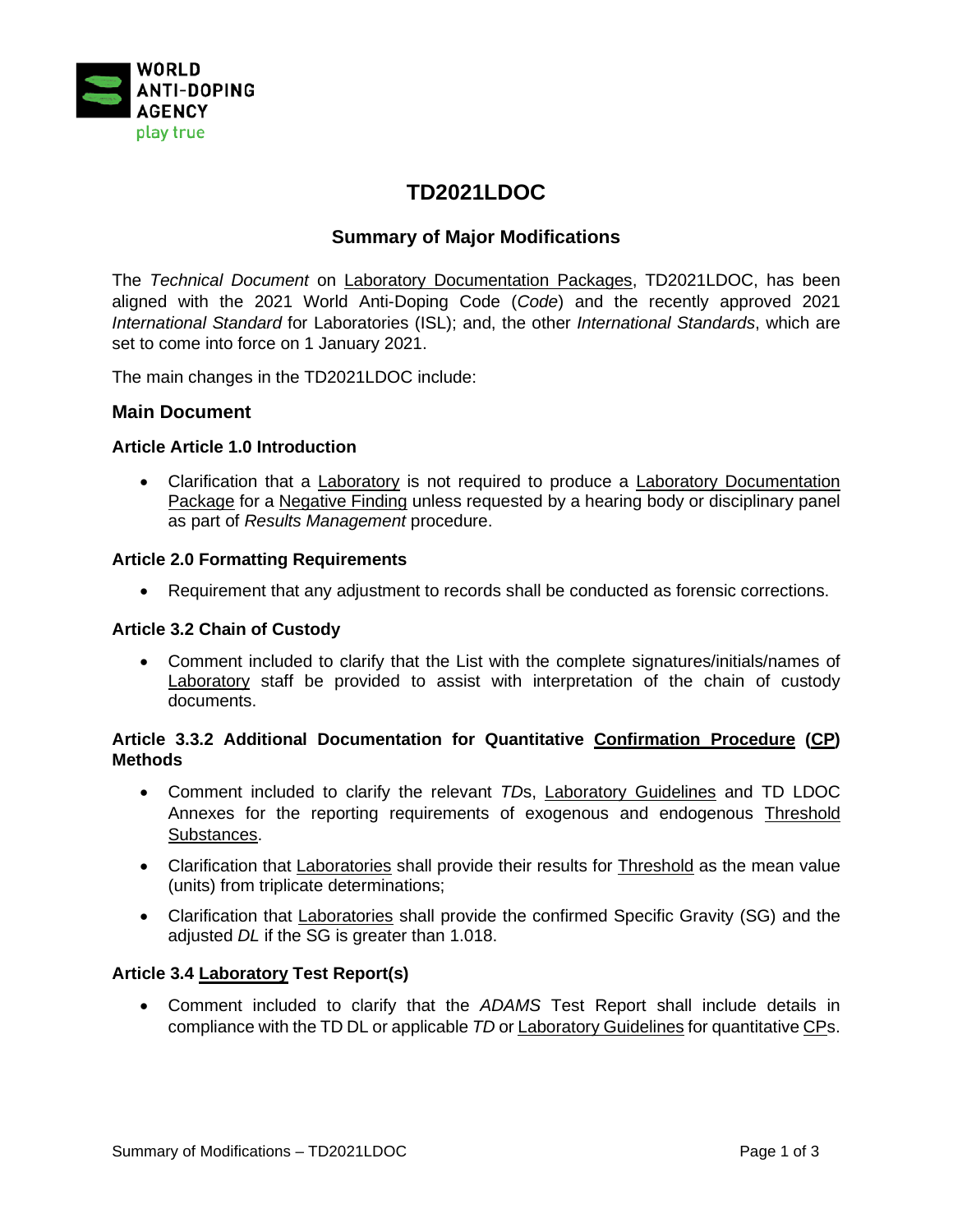

# **Annex A: Urine Steroidal Module of the** *ABP*

## **Article 2.0 Urine** *ABP* **Laboratory Documentation Package Requirements**

### **Article 2.3 GC-MSn Confirmation Procedure (CP) data**

- Comment included to clarify that the GC-MS<sup>n</sup> confirmatory identification of the steroid *Markers* need only be performed once by the Laboratory and that the identification of the target steroid *Markers* is required prior to reporting an *AAF* or an *ATF* based on GC/C/IRMS results. Further clarification provided that the confirmatory identification of the *Markers* during the initial confirmation by GC-MS<sup>n</sup> becomes relevant for an *Adverse Passport Finding* (*APF*) based on the altered values (concentrations, ratios) of the *Markers*  in the absence of a positive GC/C/IRMS result).
- Instructions are included for the "B" Sample GC-MS<sup>n</sup> CP and requiring the following:
	- o The confirmed SG of the "B" *Sample*;
	- o The Laboratory shall include the results of the "B" GC-MS<sup>n</sup> confirmation of the steroid profile (as described for the "A" *Sample*) if the CP of the steroid profile by GC-MSn has been requested for the "B" *Sample* although the "A" *Sample* has not been reported as an *AAF* for the *Marker*(s) of the steroid profile based on the results of the GC/C/IRMS analysis.

#### **Article 3.0 Urine** *ABP* **Laboratory Certificate of Analysis Requirements**

#### **Article 3.2 ITP GC-MSn analysis of the** *Sample***'s steroid profile**

- Clarification that for the ITP GC-MS<sup>n</sup>, the following additional information shall be provided:
	- o SG of the "A" Sample;
	- o Clarification that a chromatographic printout shall be provided for all *Markers* of the steroid profile;
	- o The measured values of the *Markers* of the steroid profile;
	- o The associated *uc* expressed in units;
	- o The presence of absence of substances that may alter the steroid profile.

## **Annex B: GC/C/IRMS**

#### **Article 2.0 Laboratory Documentation**

- Clarification that if an adjustment is necessary based on a SG > 1.018, then the SG of the *Sample* and the resulting adjusted concentration of the Target Compound(s) shall be provided;
- Clarification that for the GC-MS analysis, the following additional information shall be provided:
	- $\circ$  A summary table with relative abundances (RAs) of diagnostic ions, retention time (RT) data and relevant calculation results;
	- $\circ$  The applicable criteria utilized to identify the target Analyte(s);